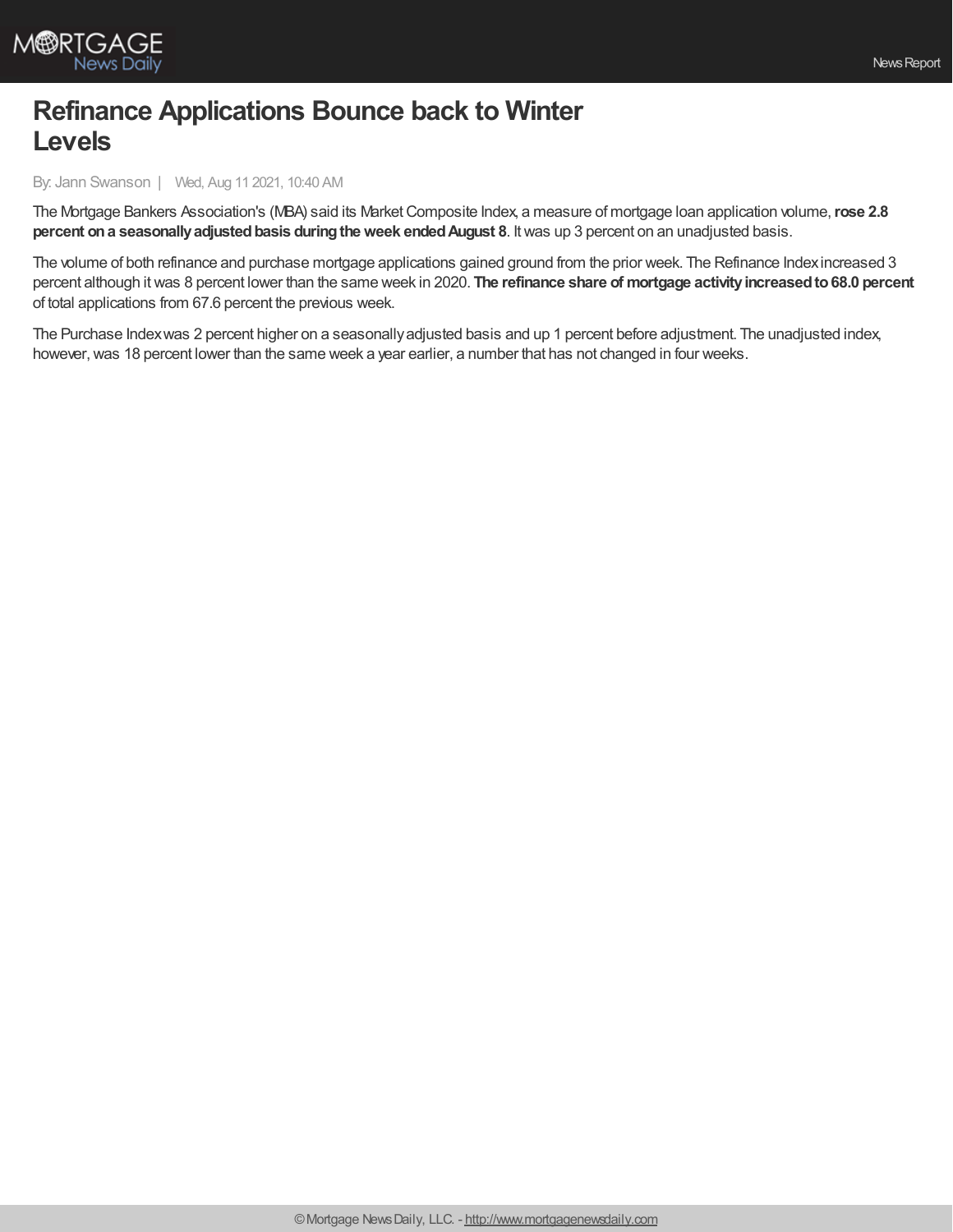

"Mortgage applications rebounded last week, including an increase in purchase applications for the first time in nearly a month. Rates slightly rose but remained below 3 percent, driven by an end-of-week increase in the 10-year Treasury yield following the positive July jobs report," said Joel Kan, MBA's Associate Vice President of Economic and IndustryForecasting."Homeowners continue to respond to lower rates, with refinance activity climbing to the highest level since February 2021. The refinance share of loan counts was at 68 percent, compared to a 63.4 percent share for refinances bydollar volume, as purchase loans continue to see significantlyhigher loan sizes."

Added Kan,"The higher level of purchase activitylastweekwas driven bymore government purchase applications, **includinga 3.3 percent increase in FHA loans**. With low for-sale inventory keeping home price appreciation in many markets at record highs, the jump in FHA purchase applications is potentiallya sign that more first-time buyers are finding purchase options despite the high prices."

The purchasing share of FHAloans mayhave increased, but the overall share of those loans declined to 8.9 percent from 9.0 percent the prior week. The VAshare decreased to 9.6 percent from 9.9 percent while USDAshare of total applications was unchanged at 0.5 percent. The average size of all loans was \$346,200, up from \$345,300 while loans for home purchases rose from \$394,100 to \$394,600.

The **average contract interestrate** for 30-year fixed-rate mortgages (FRM) with balances at or belowthe conforming limit of \$548,250 increased to 2.99 percent from 2.97 percent. Points dipped to 0.30 from 0.33 and the effective rate increased to 3.08 percent.

Jumbo 30-year FRM, loans with balances exceeding the conforming limit, had an average rate of 3.15 percentwith 0.29 point. The prior week the rate was 3.12 percent with 0.30 point. The effective rate increased to 3.23 percent.

The average rate for 30-year FRMbacked bythe FHAdeclined by2 basis points to 3.06 percent and points decreased to 0.27 from 0.29. The effective rate was 3.14 percent.

Fifteen-year FRMrates rose to 2.35 percent from 2.33 percent. Points increased to 0.25 from 0.23 and the effective rate grewto 2.41 percent.

The average contract interest rate for 5/1 adjustable rate mortgages (ARMs) dropped to 2.52 percent from 2.93 percent and points fell to 0.15 from 0.20 bringing the effective rate down to 2.48 percent. The ARMshare of activitydecreased to 3.2 percent of total applications from 3.4 percent the previous week.

MBA's WeeklyMortgage Applications Surveyhas been conducted since 1990 and covers over 75 percent of all U.S. retail residential applications Respondents include mortgage bankers, commercial banks, and thrifts. Base period and value for all indexes is March 16, 1990=100 and interest rate information is based on loans with an 80 percent loan-to-value ratio and points that include the origination fee.